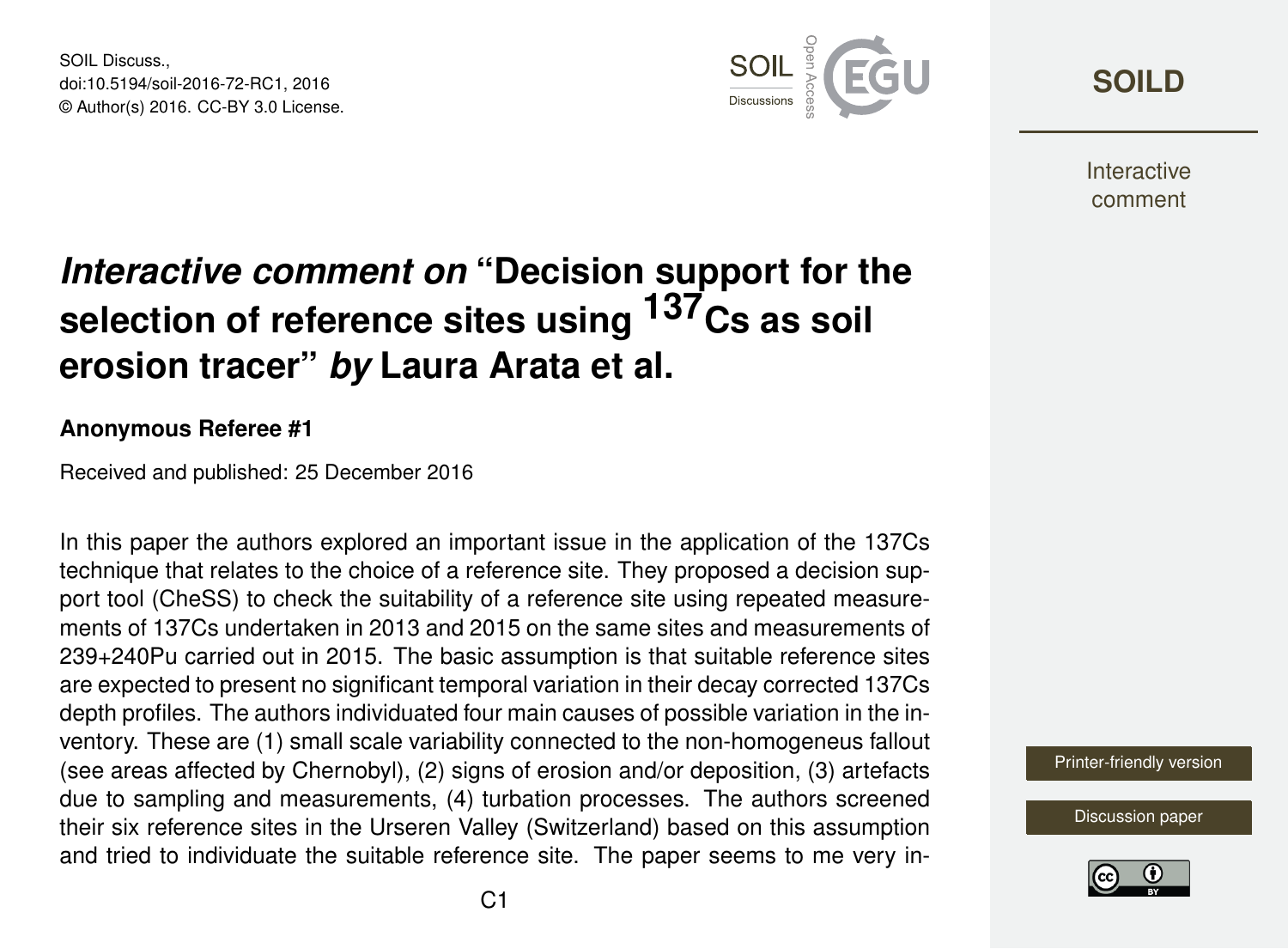teresting and I think it should be published but some more details need to be added and/or discussed in this version.

Specific comments Introduction – The authors explain briefly the basic assumptions of the 137Cs with the help of Fig. 1. I agree with the explainations reported in the text but I think Figure 1 is a little bit misleading for people that are not familiar with the technique. In fact, what they depict as 'reference site (R)' is a valley bottom and, as is, it can be a depositional site. Also, what they depict as 'depositional site (D)' is a foot-slope and it may not necessarily be a 'depression' where deposition occurs. I suggest to redraw this figure in a more proper way (see my example below)

Fig. 1 (modified)

2.1 Repeated sampling strategy and calculation of inventories This is a very important point. More work must be done to establish how long the time period between two sampling campaigns should be. This depends on the 137Cs inventory of the reference site and on its spatial variability. If the inventory is low, it is difficult to understand if the difference between the two sampling campaigns should be attributed to decay or to erosion and/or deposition or to the detector efficiency. In this case, a period of at least 10-15 years could be necessary. If the inventory is high and it is affected by the Chernobyl fallout, we could expect that the small scale spatial variability and the temporal variability are of the same order of magnitude and it is difficult to distinguish the relative contributions. Something like that is suggested by the data that the authors show in their Fig. 6. The inventory provided in 2015 are all higher than those obtained two years before (in 2013) with the only exception of Ref 6. This is not unexpected because it is not possible to relocate exactly the same sampling points. Clearly, more samples are necessary in this case. But also, a time period of two years between two sampling campaigns could not be enough. The authors can add some comments here.

Node 2: No significant temporal variation of the 137Cs depth profile I agree with the test related to the total inventory as explained in Node 1. However, I found node 2 too

# **[SOILD](http://www.soil-discuss.net/)**

Interactive comment

[Printer-friendly version](http://www.soil-discuss.net/soil-2016-72/soil-2016-72-RC1-print.pdf)

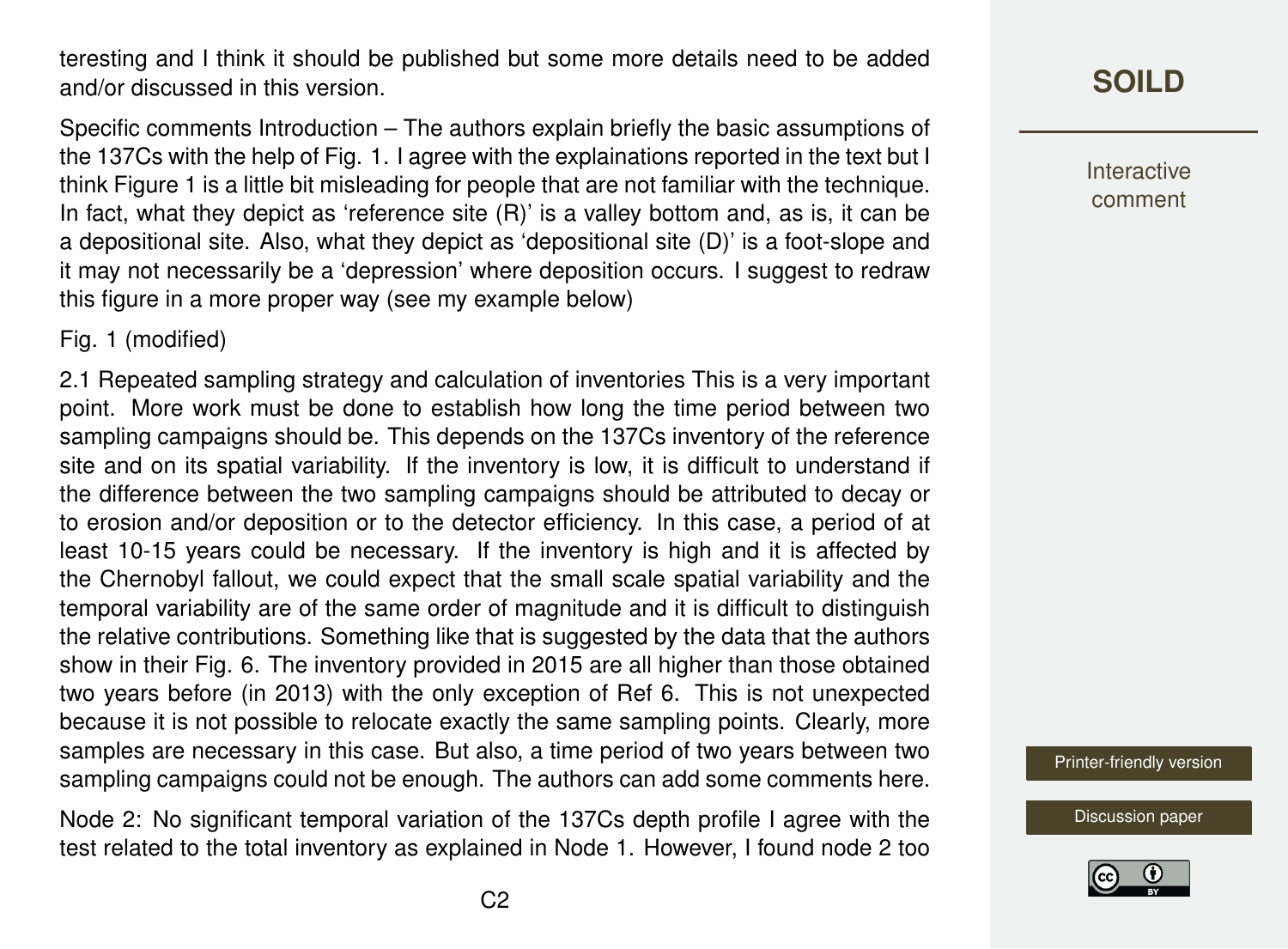severe. I agree that the shape of the reference profile is important but, I think the test should be done on the entire profile not on the single layers. In many years of experience, I have never seen two profiles collected in the same site being identical. Maybe a practicle example can clarify my thoughts. Below there are 3 potential reference profiles characterised by the same total inventory (2510 Bq m-2), so they passed Node 1. They can be fitted by the same exponential model (same shape parameter  $h0 = 70$  kg m-2 and same surface concentration  $A0 = 35$  Bq kg-1). The values of cesium activity and mass depth for each layer are reported below.

#### Figure (My example)

Using the Sutherland range as a test (see suggestions in Node 2), in 5 cases out of 10 (see my values in red) the CV is greater than 35% (which is the upper limit suggested by Sutherland). If I have understood well, this result would suggest that the site where these profiles have been obtained is not suitable as reference site. I do not think I can agree with that because they show the same exponential decline with depth, and the difference between each single layer can be attributed to other factors (the authors mentioned some of the other causes later in the paper). On the contrary, if we use a t-test or other statistical tests to compare mean and variance of these three profiles, I may be wrong, but I did not find any statistical difference. I think the authors should think about it and add some comments.

There is another limitation in the application of this procedure suggested by the authors. In my example I have considered the same value of mass depth increment for the 3 profiles. This is an ideal case. In reality, due to differences in soil type, land use, presence of stones etc., it is difficult to obtain equal values of mass depth for the corresponding layers of different profiles. This makes this comparison not possible. In the end, I find more useful to check the shape of the entire profile.

Node 4 - Signs of disturbance associated with erosion and deposition processes I agree with the explaination in the text but, Figure 3 shows only the case where the

## **[SOILD](http://www.soil-discuss.net/)**

Interactive comment

[Printer-friendly version](http://www.soil-discuss.net/soil-2016-72/soil-2016-72-RC1-print.pdf)

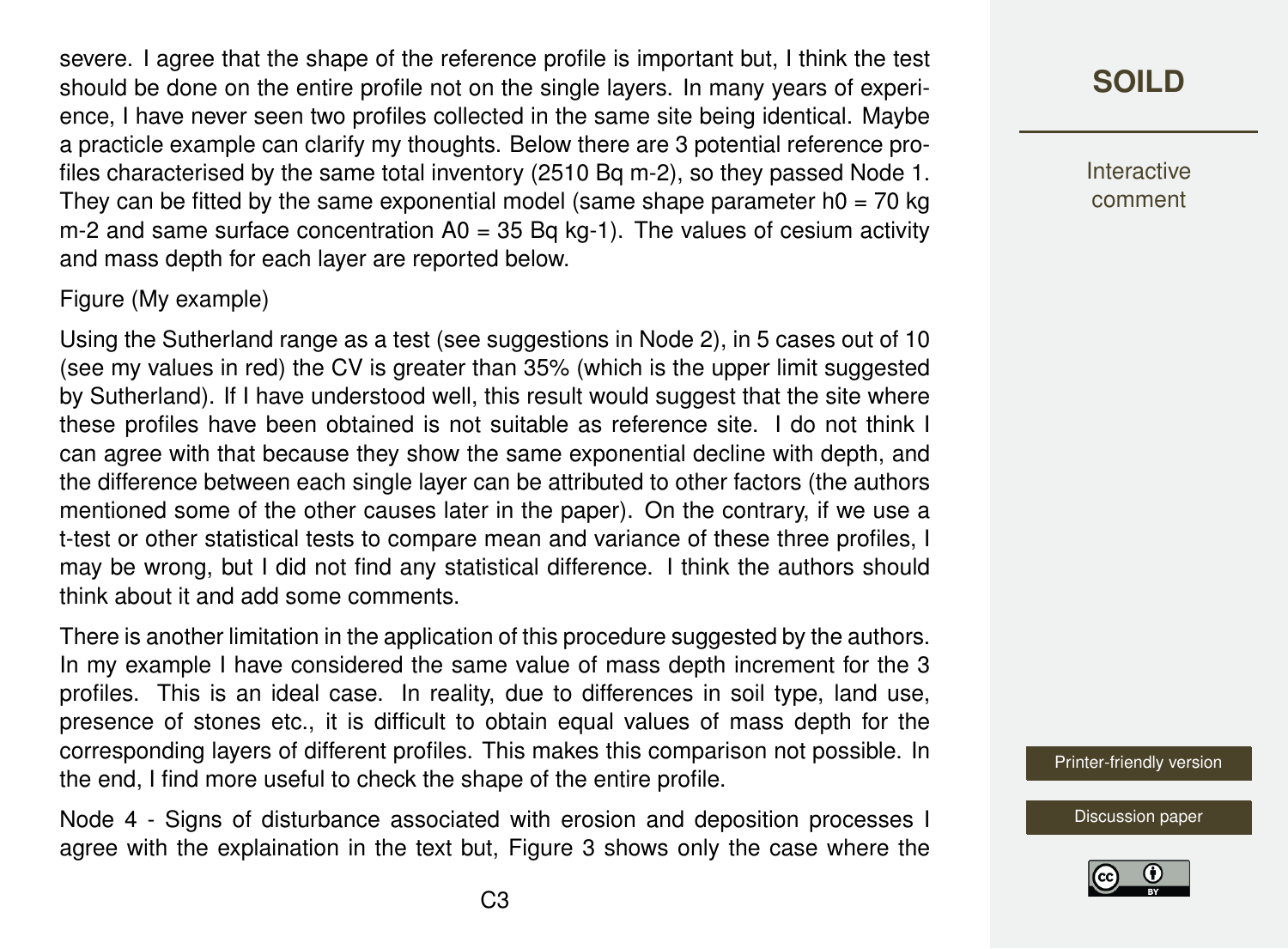137Cs profile is perfectly exponential. In many places, profiles obtained in reference sites show a peak below the surface due to migration processes downward. In this case, the profile shown in figure 3b can be an undisturbed reference profile and, consequently, sheet erosion and deposition processes modify the shape accordingly. I suggest to improve their figure 3 considering both the possible cases (see my example below).

Fig. 3 (modified)

Page 7 – Line 21-22 – The authors say 'If information on the depth distribution of another FRN is available, this might provide a reliable confirmation'. I agree with this statement, but an example is necessary. The use of 210Pbex proved to be very effective in combination with or in alternative to 137Cs. In fact, good relationships exist between the results obtained with 137Cs and 210Pbex. I am sure the authors want to add some comments here maybe recalling some of the works done in this field (see for example Porto et al., 2006; 2013).

Porto P., Walling D.E., Callegari G. and Catona F. (2006). Using fallout lead-210 measurements to estimate soil erosion in three small catchments in Southern Italy. Water, air and soil pollution: focus 6, 657-667 Porto P., Walling D.E., Callegari G. (2013). Using 137Cs and 210Pbex measurements to investigate the sediment budget of a small forested catchment in Southern Italy. Hydrological Processes 27(6), 795-806.

Interactive comment on SOIL Discuss., doi:10.5194/soil-2016-72, 2016.

**[SOILD](http://www.soil-discuss.net/)**

**Interactive** comment

[Printer-friendly version](http://www.soil-discuss.net/soil-2016-72/soil-2016-72-RC1-print.pdf)

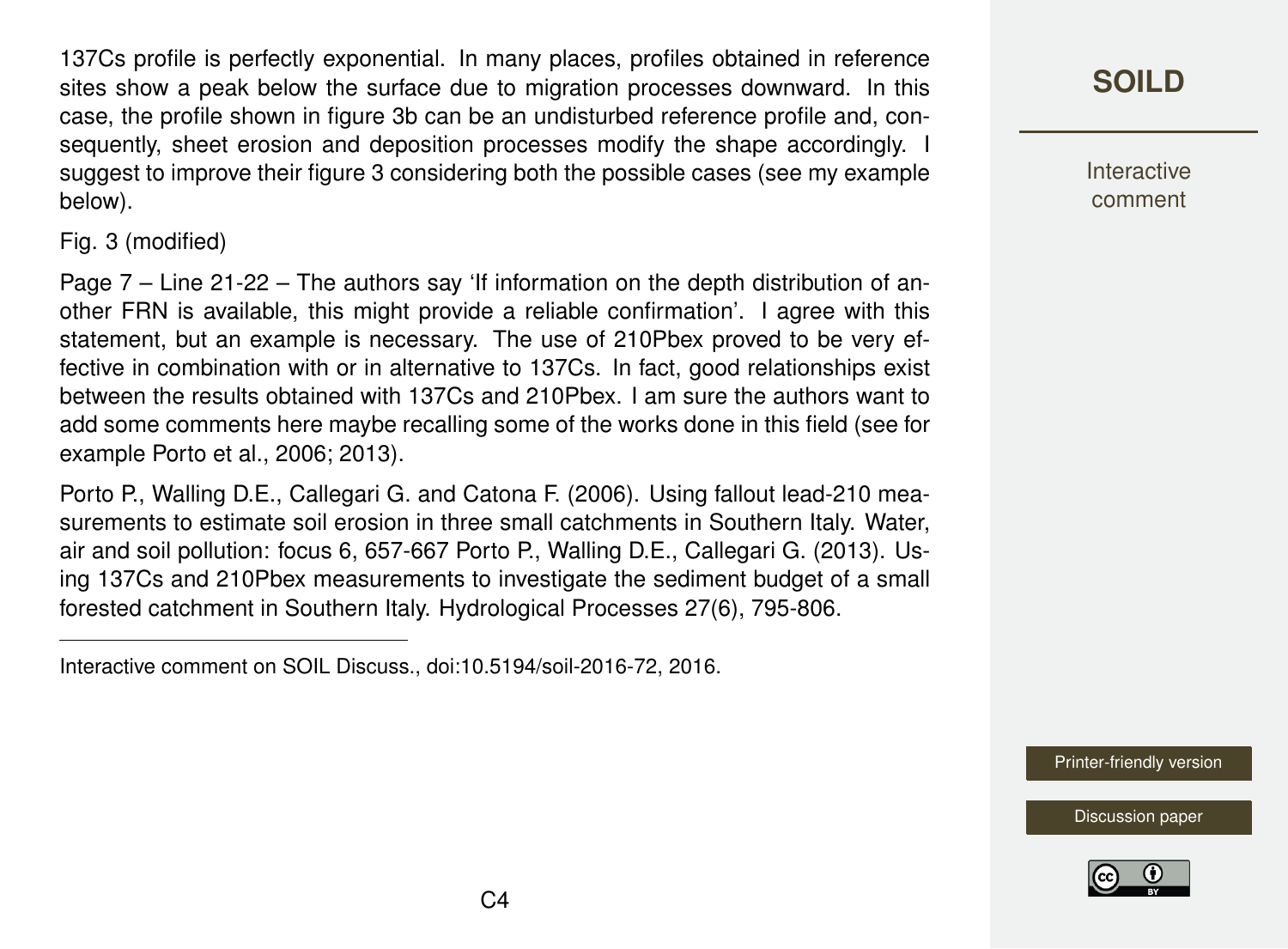



Interactive comment

[Printer-friendly version](http://www.soil-discuss.net/soil-2016-72/soil-2016-72-RC1-print.pdf)

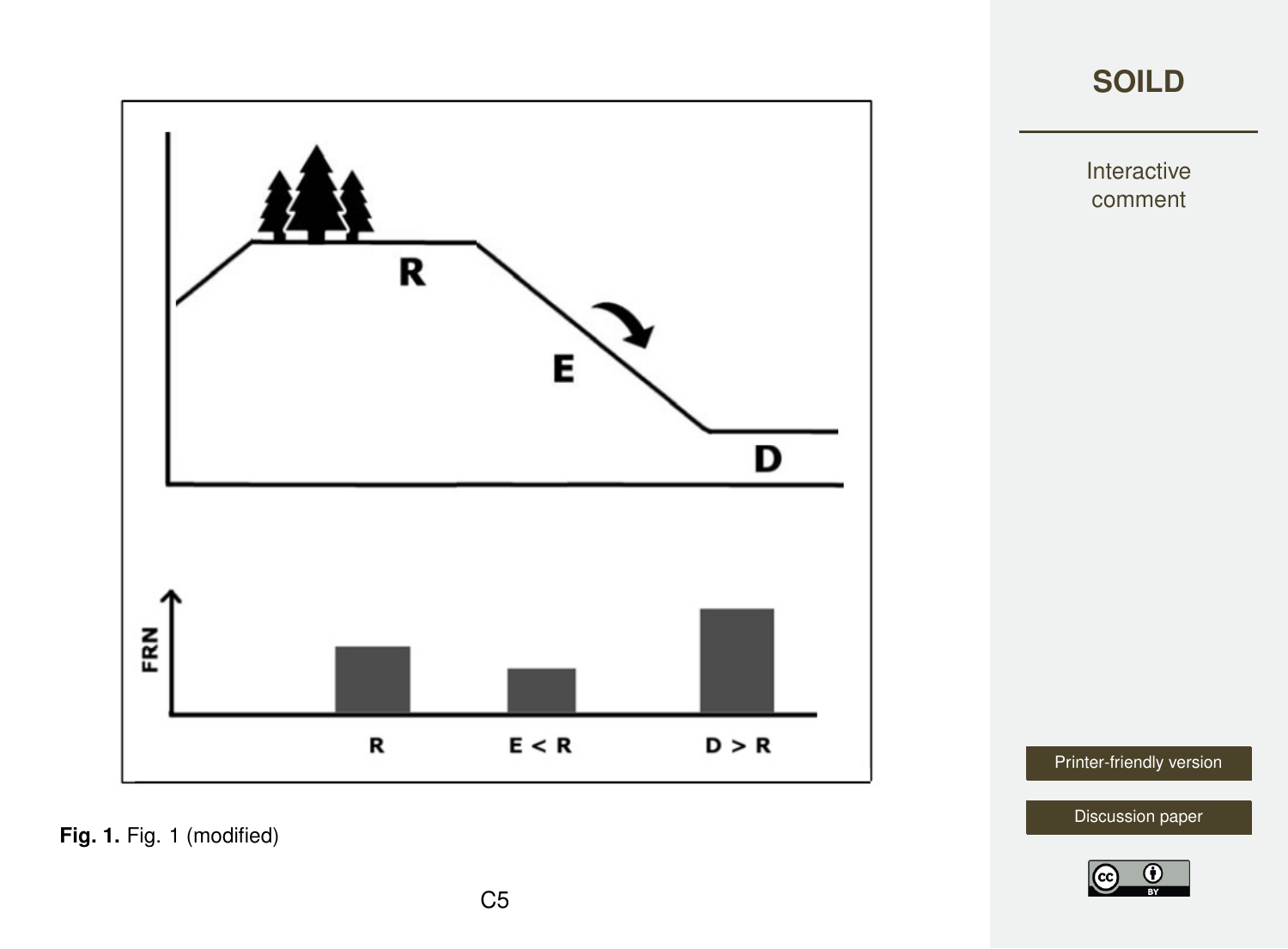### **[SOILD](http://www.soil-discuss.net/)**





[Printer-friendly version](http://www.soil-discuss.net/soil-2016-72/soil-2016-72-RC1-print.pdf)

[Discussion paper](http://www.soil-discuss.net/soil-2016-72)



**Fig. 2.** Figure (my example)